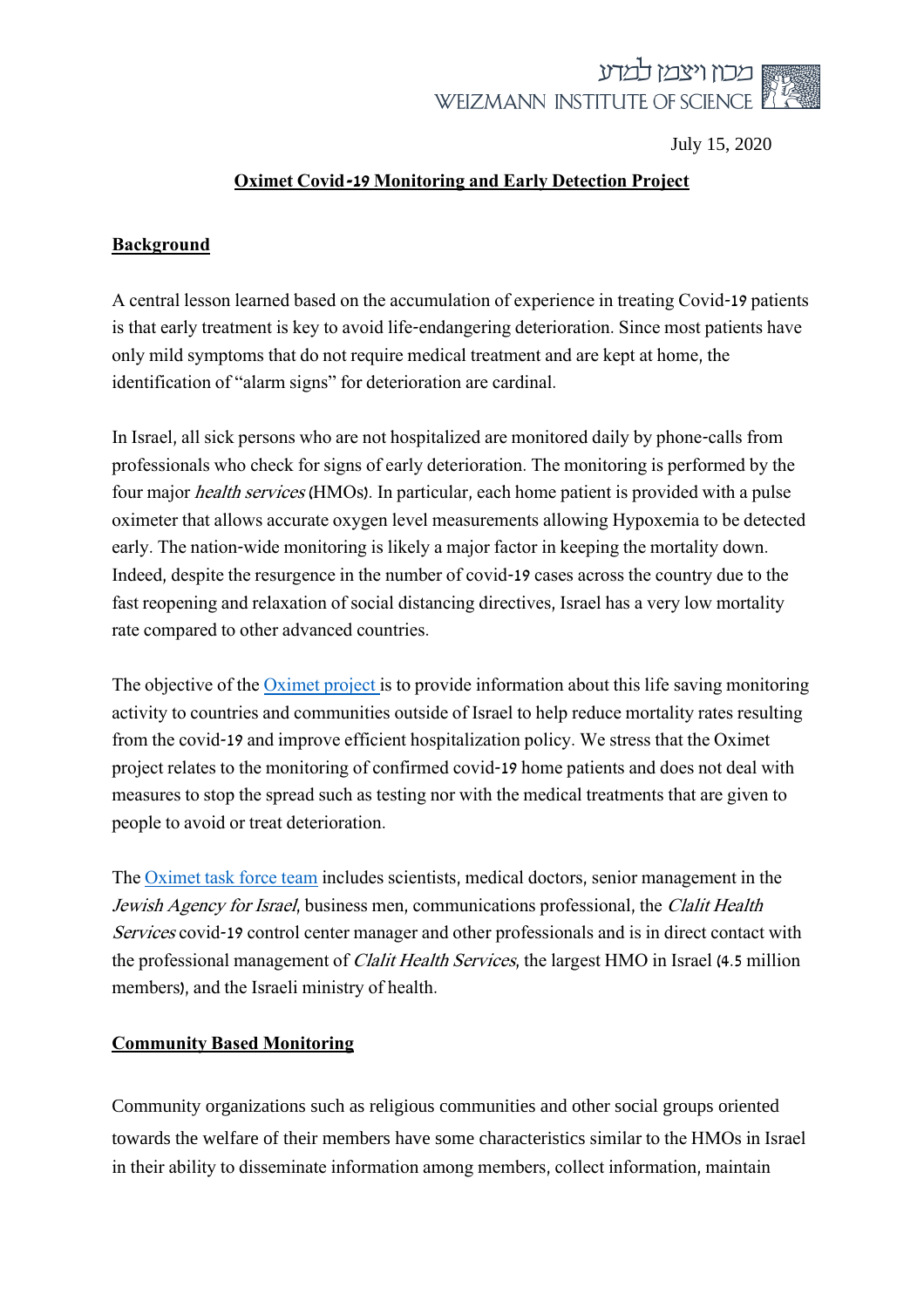contact with members, recruit volunteers (both professional and laymen) and provide a variety of resources to members on an individual, per-need basis. We believe that the community organizations size, structure and functioning could play a crucial role in saving the lives of their sick members by sharing crucial, timely information with community members and providing individual help when needed.

### **Procedures which communities could perform in monitoring home patients:**

- 1. Identify the sick that are at home within your community: Form a hot-line number and use contact resources like the community newsletter and database.
- 2. Find unused pulse oximeters within the community or purchase them (through epidemiological data we estimate that a community of a thousand people will need around ten oximeters simultaneously).
- 3. Assemble a volunteer/paid professional medical team (1 M.D. +1 Nurse per thousand people), which will provide the oximeters to the patients (with proper precautions) and will monitor them daily by phone or through house visits.
- 4. Coordinate with the local health system and make sure urgent care is given to patients with early sign of clinical and respiratory deterioration.

### **How does it work?**

- 1. A potential or confirmed covid-19 patient contacts the hotline and is referred to the M.D..
- 2. The M.D. decides whether the patient needs community monitoring.
- 3. If yes, the M.D. or nurse has an oximeter delivered to the patient with instructions and checks on him/her daily by phone or house visit.
- 4. If the M.D. decides there are signs for clinical and respiratory deterioration, the patient is rushed to the local hospital.

The Ministry of Health issued a guideline for the responsibilities and procedures of the HMOs and other relevant bodies dealing with covid-19 patients and for the coordination between the different bodies – last update published 6 July 2020 "Hospitalization / Treatment in the Community of confirmed COVID-19 Patients – update 5", which is provided in full in Hebrew as a separate document (57 pages). Appendixes  $A - C$  are free-translations of the relevant sections of the guideline. The management of covid-19 patients is divided into three areas: home patients, covid-19 recovery hotels and hospitals. The *HMOs* are responsible for the monitoring of patients' health at home and in the hotels. Each *HMO* and their various regional offices implement the guidelines according to their local conditions and resources.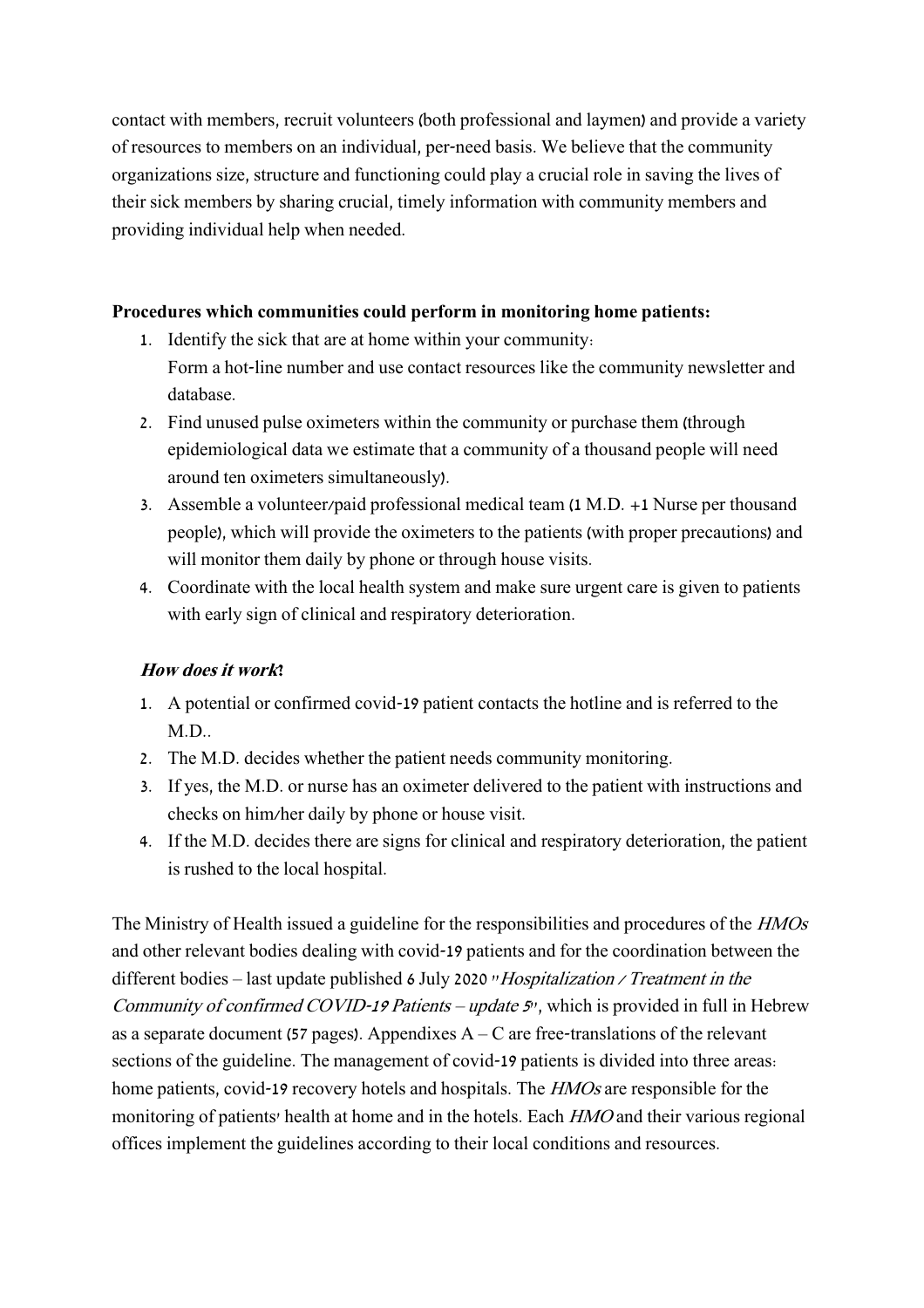## **Appendix A: Procedure for the treatment of 19-COVID patients with mild conditions at home (section III, item 1., pg. 9, in the original document)**

1. The HMOs are responsible for monitoring and treating their member patients that are at home (according to the procedures described in the full document, see Appendix B here for central points)

2. Monitoring and treatment of patients at home who are not members of an HMO will be carried out under the responsibility of the health bureaus with the assistance of service providers ("Visiting Doctor" and "Before" companies).

3. It is preferable that monitoring and treatment of patients with mild symptoms is preformed remotely and when required through the arrival of a protected medical staff at the patient's home.

4. Dedicated general practitioner (GP) medical care will be given to suspected persons who are isolated and to identified sick (separately to each of these groups) to avoid the exposure of healthy persons to the disease in GP Clinique's. When monitoring the patient, the one must assess the degree of isolation conditions in his home.

# **Appendix B: Monitoring and treatment by the HMOs of patients in their home (section III, item 3., pg. 9, in the original document)**

1. Medical response to patients will be available 24/7 through a remote medical center.

2. Purpose of medical surveillance:

a. Identify as early as possible a deterioration in the patients' condition and refer them to the hospital;

b. Preventing aggravation in existing medical conditions by maintaining a therapeutic sequence;

third.

c. Preventing a condition in which the patient leaves his or her home for medical assistance in situations that do not require it.

3. The first medical meeting will be conducted by a medical doctor who will assess the patient's condition and the need to refer him to a hospital or a dedicated covid-19 hotel.

4. Guidance should be given to the patient on the following topics: Isolation guidelines, symptoms and signs that require the patient to seek medical assistance.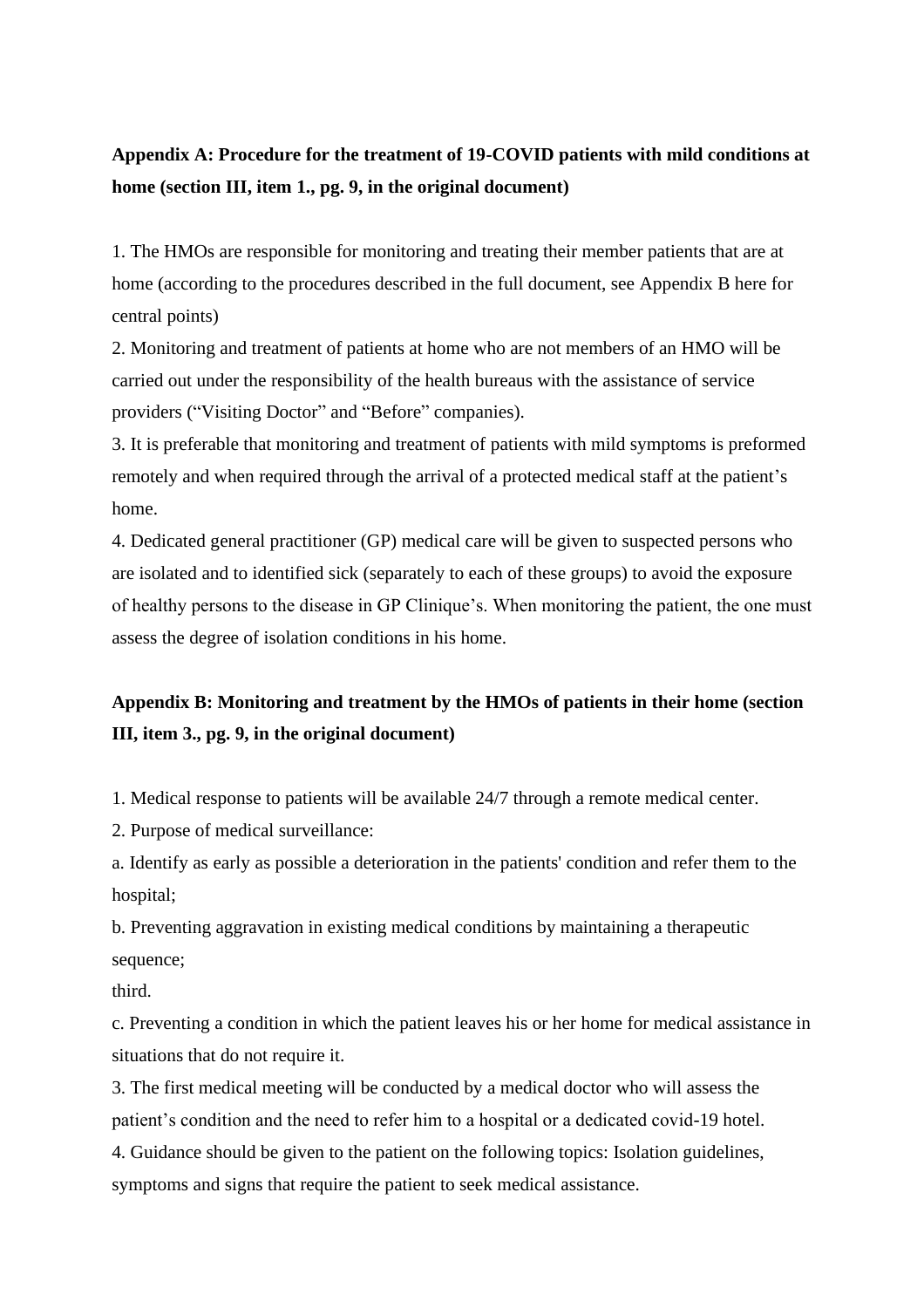5. Proactive continuous contact will be maintained with the patient as described in the rest of the full document (in particular see next item). Digital devices may be used to ease the reporting and documentation.

6. The required follow-up is detailed in Appendix B, including the need to monitor vital parameters: pulse rate, temperature, oxygen saturation as well and documentation in the patient's medical file.

7. There will be a remote medical appointment with a medical doctor (M.D.) from the HMO, in a situation where there is a suspicion of aggravation of the medical condition of the patient. The M.D. will decide whether the patient's condition allows for continued treatment in the community or require hospitalization (Coordination with MDA\* Hospital is required).

8. In any case of significant worsening of the patient's condition, he will be instructed to contact the 101 hotline immediately.

9. Examination or treatment in the physical presence of a medical team will be carried out if the medical appointment cannot be postponed to the end of the isolation period. In such a case, a team of protected caregivers will be sent to the patient's home.

10. Delivery of medicines to patients will be made by delivery to their home and in accordance with the usual procedures at the *HMO* (except in exceptional cases).

11. If it is not possible to have the medical appointment at the patient's home and in cases where the examination / treatment cannot be postponed, a medical appointment, preferably in an outbreak clinic (if operated) will be coordinated.

12. The patient will be guided to the outbreak clinic using a mouth mask though. Patients should not leave the isolation or return from isolation through public transportation.

13. As a general rule, it preferable that patients will be monitored by their HMO personal physician as part of medical services from afar (by telephone).

14. Having a medical appointment (using remote medicine) with a new patient in his home as close as possible to the initial diagnosis or after being discharged from the hospital (in cases where a patient in mild condition was released from hospitalization to his home and not to a recovery hotel) for the purpose of assessing their medical condition and to instruct how to use the monitoring equipment, which they received.

<sup>\*</sup> MDA – Magen David Adom. The equivalent to a Red Cross emergency and ambulance service.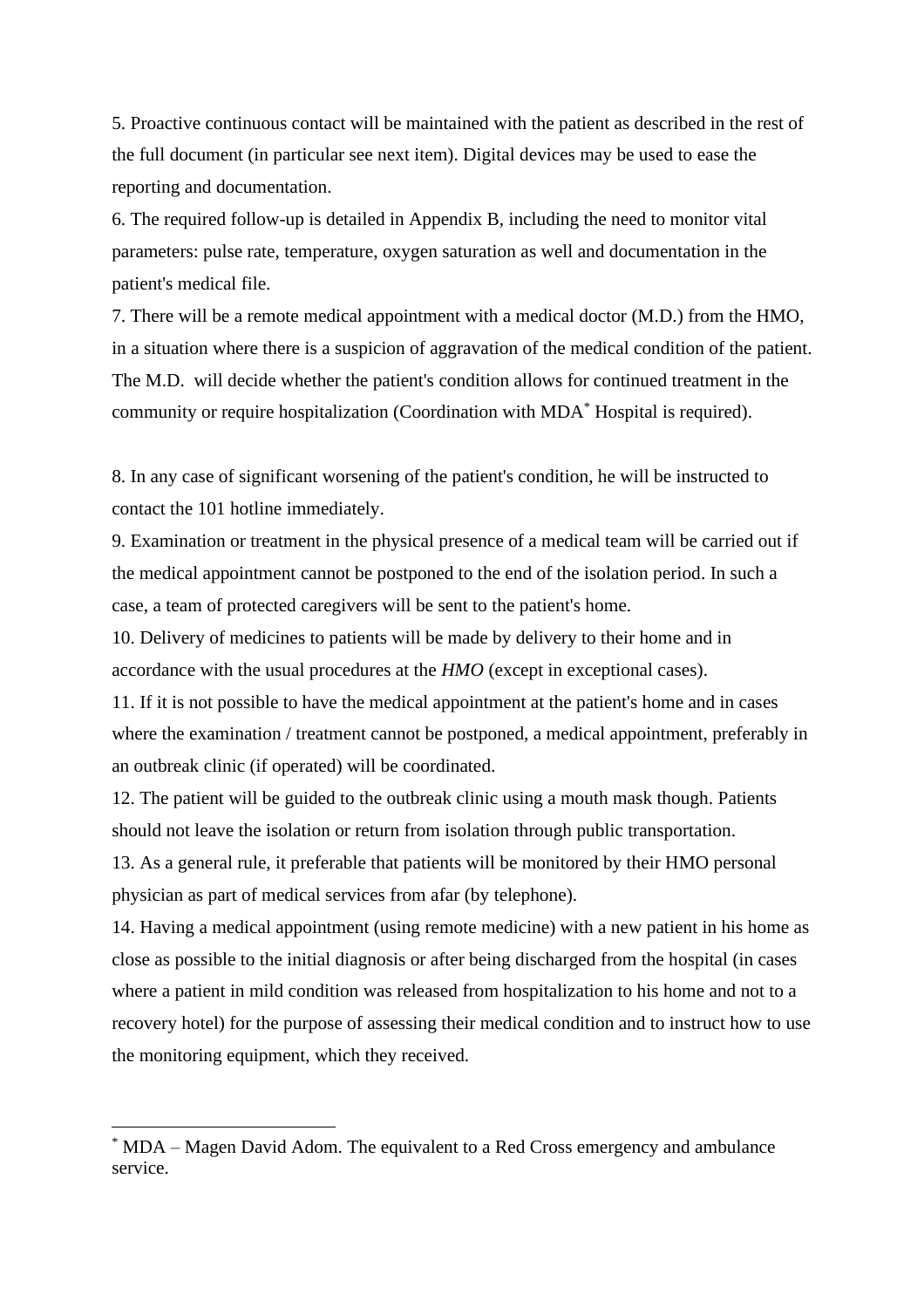15. Providing a monitoring kit that includes a thermometer, oxygen saturation meter and surgical masks for patients, it is recommended that the monitoring equipment will be distributed to all patients. In the event of a shortage of such equipment, priority will be given to the patient populations mentioned in the section IV in the full document.

16. Discharge of a patient from isolation will be only after they are defined as recovering according to the updated criteria.

17. A covid-19 test from a caregiver will be coordinated by the HMO and is the HMO responsibility to provide it including the delivery to the test labs.

18. Persons living with sick patients are required to be in quarantine for a period of 14 days since the last contact with the patient.

19. The updated policy of taking tests to decided when a patient has recovered is attached as an appendix in the full document.